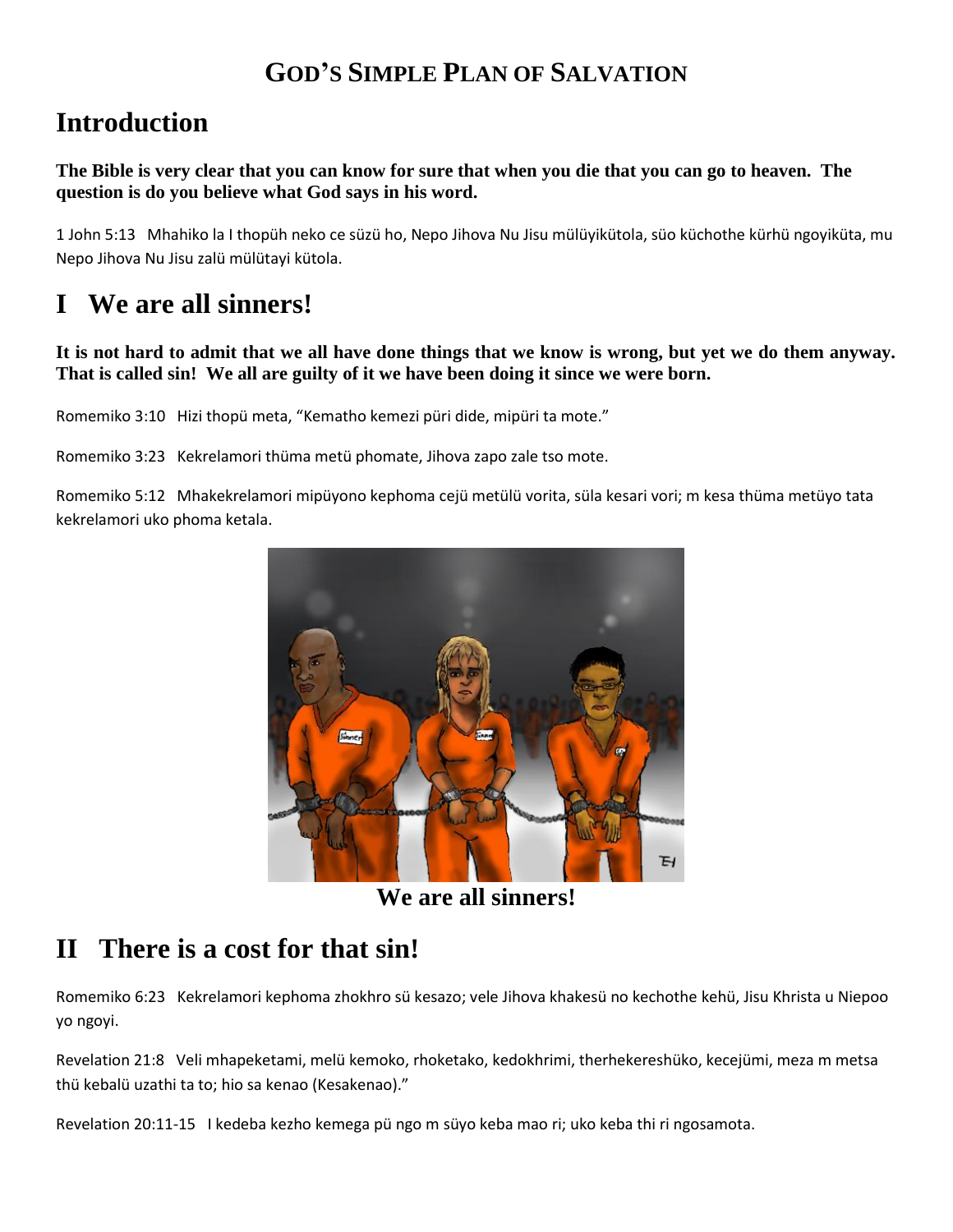12 Kesamiko kezhomiri ketsümiri Jihova mhüjü lü tha; lesidako hasü, lesida kekrepüri sa ho sü, hio kerhü lesi; kesamiko ne keti tsü thopü meta, uko mhatho khücethide.

13 Jü kezhori kesami pülü ketako kha süva, kesao ri m mezari thüma sade sülü ketako khasü va; uko mi pü pü de umhatho khü cesü thi uko jünyo cosü.

14 Kesao m meza ni kehü pü mezalü sü va; hio kesa kenao.

15 Thüma kehopüri kerhü lesida lü uza ngoyi kemokhü kehüpü mezalü süva.

# **III Christ died for our sins.**

Romemiko 5:6 Kekrelamori uko kumo kebatüce, pütü tülü Khrista umesakemo kehülü zori ukola sasü.

Romemiko 5:8 Vele Jihova pükekhrü kha umetso kesü uko phoma bazolu tilü Khrista ula sasü.

Romemiko 14:9 Mhaco hihila Khrista sasü m rhüla süte, sizi keyila pü kesami m kerhümi kenani la Niepo thi ketola.

Romemiko 6:23 Kekrelamori kephoma zhokhro sü kesazo; vele Jihova khakesü no kechothe kehü, Jisu Khrista u Niepoo yo ngoyi.



**Christ died for sinners!**

#### **IV Salvation is a free gift, not by good works. You must take God's word for it, and trust Jesus alone!**

Salvation is trusting and receiving Jesus Christ as your Savior. It's trusting in the fact that Jesus Christ died on the cross of Calvary to pay for your sins! It's realizing there is absolutely nothing whatsoever you can do to save yourself and *completely* trusting in Jesus Christ to save you! It's not any church that saves. It's not any baptism, not good works, not sacraments, not repenting, not praying through, not living a good life — IT'S NOT ANYTHING YOU CAN DO!

Mhathoko 4:12 Kelakeyi mharapüri ta mozo, kekrelamori tükhro thüma dolü kelakeyi thüza kekrepüri tamo zo tila.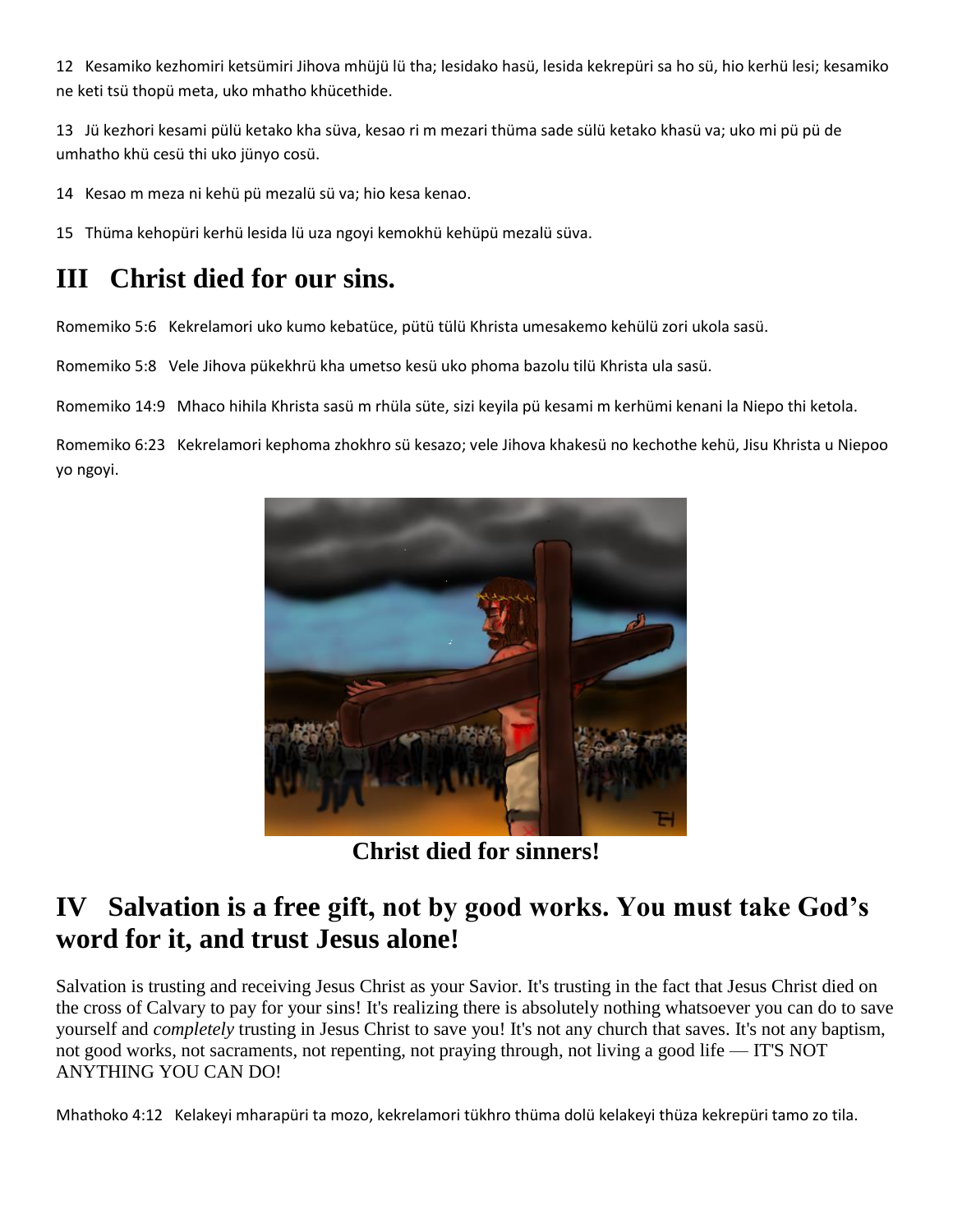Ephesusmoko 2:8-9 Kümülü na ngokümüzhe lü nüko külayi nüko küve namo veli Jihova müthu kha küsü nazo. U mhatho na mo side mipühyi po kümüko tamo küto na.

Titus 3:5 Uko mhatho kemezi kethi lazomo, vele pü uko kekhrü pü uko kelasü, uthi kesa salasü mu Kemesa Rüpü lü uthi kesa sü.



# **V We must put our faith and trust in Christ in order to be saved.**

Romemiko 4:24 Vele uko metüla, uko Niepo Jisu kesalü phumerhü kesü melü keyiko metü yo sizito.

Romemiko 10:9-10,13 No mhace ntapü Jisu Niepoo zo ti phrayi süze, nemelü pü kesalü Jihova püphü merhü yitazo ti melüyi süze, ne kelakeyi ngo yito. Kekrelamori thüma umelüpü kematho melüyi tisa püthi kemezi yiyo, pütapü phra keyi la kelayiyo. Kekrelamori kehopüri Niepoo za cükeyi khü kelayi zoto.



*If you want to accept Jesus Christ as your Savior and receive forgiveness from God, here is prayer you can pray. Saying this prayer or any other prayer will not save you. It is only trusting in Jesus Christ that can provide forgiveness of sins. This prayer is simply a way to express to God your faith in Him and thank Him for providing for your forgiveness.*